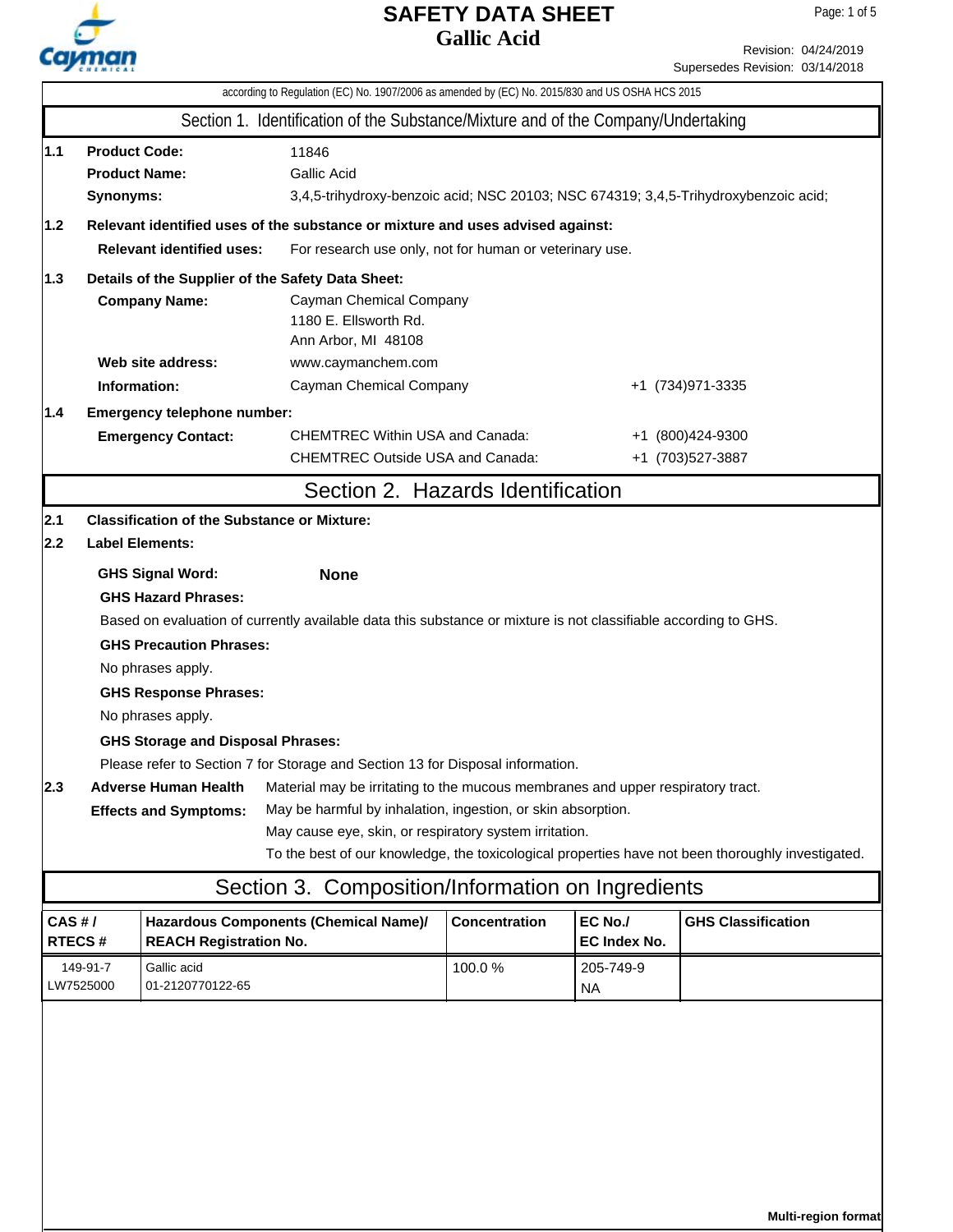

Revision: 04/24/2019 Supersedes Revision: 03/14/2018

|     |                                                         | Section 4. First Aid Measures                                                                                                                                                                                     |
|-----|---------------------------------------------------------|-------------------------------------------------------------------------------------------------------------------------------------------------------------------------------------------------------------------|
| 4.1 | <b>Description of First Aid</b>                         |                                                                                                                                                                                                                   |
|     | <b>Measures:</b>                                        |                                                                                                                                                                                                                   |
|     | In Case of Inhalation:                                  | Remove to fresh air. If not breathing, give artificial respiration or give oxygen by trained personnel.<br>Get immediate medical attention.                                                                       |
|     | In Case of Skin Contact:                                | Immediately wash skin with soap and plenty of water for at least 20 minutes. Remove contaminated<br>clothing. Get medical attention if symptoms occur. Wash clothing before reuse.                                |
|     | In Case of Eye Contact:                                 | Hold eyelids apart and flush eyes with plenty of water for at least 20 minutes. Have eyes examined<br>and tested by medical personnel.                                                                            |
|     | In Case of Ingestion:                                   | Wash out mouth with water provided person is conscious. Never give anything by mouth to an<br>unconscious person. Get medical attention. Do NOT induce vomiting unless directed to do so by<br>medical personnel. |
|     |                                                         | Section 5. Fire Fighting Measures                                                                                                                                                                                 |
| 5.1 | <b>Suitable Extinguishing</b>                           | Use alcohol-resistant foam, carbon dioxide, water, or dry chemical spray.                                                                                                                                         |
|     | Media:                                                  | Use water spray to cool fire-exposed containers.                                                                                                                                                                  |
|     |                                                         | Unsuitable Extinguishing A solid water stream may be inefficient.                                                                                                                                                 |
|     | Media:                                                  |                                                                                                                                                                                                                   |
| 5.2 | Flammable Properties and No data available.<br>Hazards: |                                                                                                                                                                                                                   |
|     |                                                         | No data available.                                                                                                                                                                                                |
|     | <b>Flash Pt:</b>                                        | No data.                                                                                                                                                                                                          |
|     | <b>Explosive Limits:</b>                                | LEL: No data.<br>UEL: No data.                                                                                                                                                                                    |
|     | <b>Autoignition Pt:</b>                                 | No data.                                                                                                                                                                                                          |
| 5.3 |                                                         | Fire Fighting Instructions: As in any fire, wear self-contained breathing apparatus pressure-demand (NIOSH approved or<br>equivalent), and full protective gear to prevent contact with skin and eyes.            |
|     |                                                         | Section 6. Accidental Release Measures                                                                                                                                                                            |
| 6.1 | <b>Protective Precautions,</b>                          | Avoid raising and breathing dust, and provide adequate ventilation.                                                                                                                                               |
|     |                                                         | Protective Equipment and As conditions warrant, wear a NIOSH approved self-contained breathing apparatus, or respirator,                                                                                          |
|     | <b>Emergency Procedures:</b>                            | and appropriate personal protection (rubber boots, safety goggles, and heavy rubber gloves).                                                                                                                      |
| 6.2 | <b>Environmental</b>                                    | Take steps to avoid release into the environment, if safe to do so.                                                                                                                                               |
|     | <b>Precautions:</b>                                     |                                                                                                                                                                                                                   |
| 6.3 |                                                         | Methods and Material For Contain spill and collect, as appropriate.                                                                                                                                               |
|     |                                                         | Containment and Cleaning Transfer to a chemical waste container for disposal in accordance with local regulations.                                                                                                |
|     | Up:                                                     |                                                                                                                                                                                                                   |
|     |                                                         | Section 7. Handling and Storage                                                                                                                                                                                   |
| 7.1 |                                                         | Precautions To Be Taken Avoid breathing dust/fume/gas/mist/vapours/spray.                                                                                                                                         |
|     | in Handling:                                            | Avoid prolonged or repeated exposure.                                                                                                                                                                             |
| 7.2 |                                                         | Precautions To Be Taken Keep container tightly closed.                                                                                                                                                            |
|     | in Storing:                                             | Store in accordance with information listed on the product insert.                                                                                                                                                |
|     |                                                         | Section 8. Exposure Controls/Personal Protection                                                                                                                                                                  |
| 8.1 | <b>Exposure Parameters:</b>                             |                                                                                                                                                                                                                   |
|     |                                                         |                                                                                                                                                                                                                   |

**Multi-region format**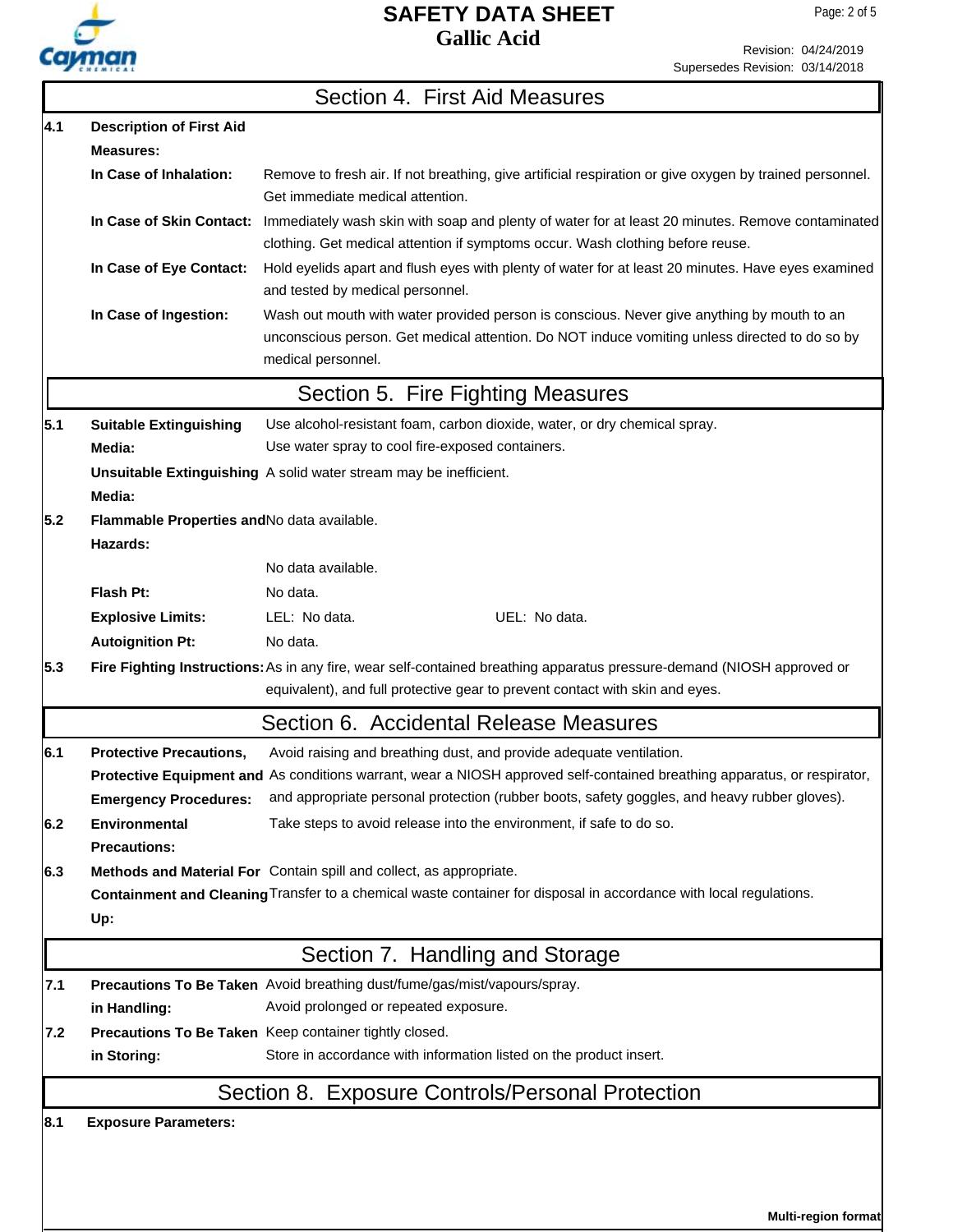

| $\overline{8.2}$ | <b>Exposure Controls:</b>                                                                                                           |                                                                                                       |  |  |  |  |
|------------------|-------------------------------------------------------------------------------------------------------------------------------------|-------------------------------------------------------------------------------------------------------|--|--|--|--|
| 8.2.1            | <b>Engineering Controls</b><br>Use process enclosures, local exhaust ventilation, or other engineering controls to control airborne |                                                                                                       |  |  |  |  |
|                  | (Ventilation etc.):                                                                                                                 | levels below recommended exposure limits.                                                             |  |  |  |  |
| 8.2.2            | <b>Personal protection equipment:</b>                                                                                               |                                                                                                       |  |  |  |  |
|                  | <b>Eye Protection:</b><br>Safety glasses<br><b>Protective Gloves:</b><br>Compatible chemical-resistant gloves                       |                                                                                                       |  |  |  |  |
|                  |                                                                                                                                     |                                                                                                       |  |  |  |  |
|                  | Other Protective Clothing: Lab coat                                                                                                 |                                                                                                       |  |  |  |  |
|                  | <b>Respiratory Equipment</b>                                                                                                        | NIOSH approved respirator, as conditions warrant.                                                     |  |  |  |  |
|                  | (Specify Type):                                                                                                                     |                                                                                                       |  |  |  |  |
|                  | Work/Hygienic/Maintenan Do not take internally.                                                                                     |                                                                                                       |  |  |  |  |
|                  | ce Practices:                                                                                                                       | Facilities storing or utilizing this material should be equipped with an eyewash and a safety shower. |  |  |  |  |
|                  |                                                                                                                                     | Wash thoroughly after handling.                                                                       |  |  |  |  |
|                  |                                                                                                                                     | No data available.                                                                                    |  |  |  |  |
|                  |                                                                                                                                     | Section 9. Physical and Chemical Properties                                                           |  |  |  |  |
|                  |                                                                                                                                     |                                                                                                       |  |  |  |  |
| 9.1              | Information on Basic Physical and Chemical Properties<br><b>Physical States:</b>                                                    |                                                                                                       |  |  |  |  |
|                  |                                                                                                                                     | [ ] Gas<br>[ ] Liquid<br>[X] Solid                                                                    |  |  |  |  |
|                  | <b>Appearance and Odor:</b>                                                                                                         | A crystalline solid                                                                                   |  |  |  |  |
|                  | pH:                                                                                                                                 | No data.                                                                                              |  |  |  |  |
|                  | <b>Melting Point:</b>                                                                                                               | No data.                                                                                              |  |  |  |  |
|                  | <b>Boiling Point:</b>                                                                                                               | No data.                                                                                              |  |  |  |  |
|                  | Flash Pt:                                                                                                                           | No data.                                                                                              |  |  |  |  |
|                  | <b>Evaporation Rate:</b>                                                                                                            | No data.                                                                                              |  |  |  |  |
|                  | Flammability (solid, gas):                                                                                                          | No data available.                                                                                    |  |  |  |  |
|                  | <b>Explosive Limits:</b>                                                                                                            | LEL: No data.<br>UEL: No data.                                                                        |  |  |  |  |
|                  | Vapor Pressure (vs. Air or mm                                                                                                       | No data.                                                                                              |  |  |  |  |
|                  | Hg):                                                                                                                                |                                                                                                       |  |  |  |  |
|                  | Vapor Density (vs. Air = 1):                                                                                                        | No data.                                                                                              |  |  |  |  |
|                  | Specific Gravity (Water = 1):                                                                                                       | No data.                                                                                              |  |  |  |  |
|                  | <b>Solubility in Water:</b>                                                                                                         | No data.                                                                                              |  |  |  |  |
|                  | <b>Solubility Notes:</b>                                                                                                            | $\sim$ 2 mg/ml in PBS (pH 7.2); $\sim$ 16 mg/ml in EtOH & DMSO; $\sim$ 25 mg/ml in DMF;               |  |  |  |  |
|                  | <b>Octanol/Water Partition</b>                                                                                                      | No data.                                                                                              |  |  |  |  |
|                  | Coefficient:                                                                                                                        |                                                                                                       |  |  |  |  |
|                  | <b>Autoignition Pt:</b>                                                                                                             | No data.                                                                                              |  |  |  |  |
|                  | <b>Decomposition Temperature:</b>                                                                                                   | No data.                                                                                              |  |  |  |  |
|                  | <b>Viscosity:</b>                                                                                                                   | No data.                                                                                              |  |  |  |  |
| 9.2              | <b>Other Information</b>                                                                                                            |                                                                                                       |  |  |  |  |
|                  | <b>Percent Volatile:</b>                                                                                                            | No data.                                                                                              |  |  |  |  |
|                  | <b>Molecular Formula &amp; Weight:</b>                                                                                              | C7H6O5<br>170.1                                                                                       |  |  |  |  |
|                  |                                                                                                                                     |                                                                                                       |  |  |  |  |
|                  |                                                                                                                                     |                                                                                                       |  |  |  |  |
|                  |                                                                                                                                     |                                                                                                       |  |  |  |  |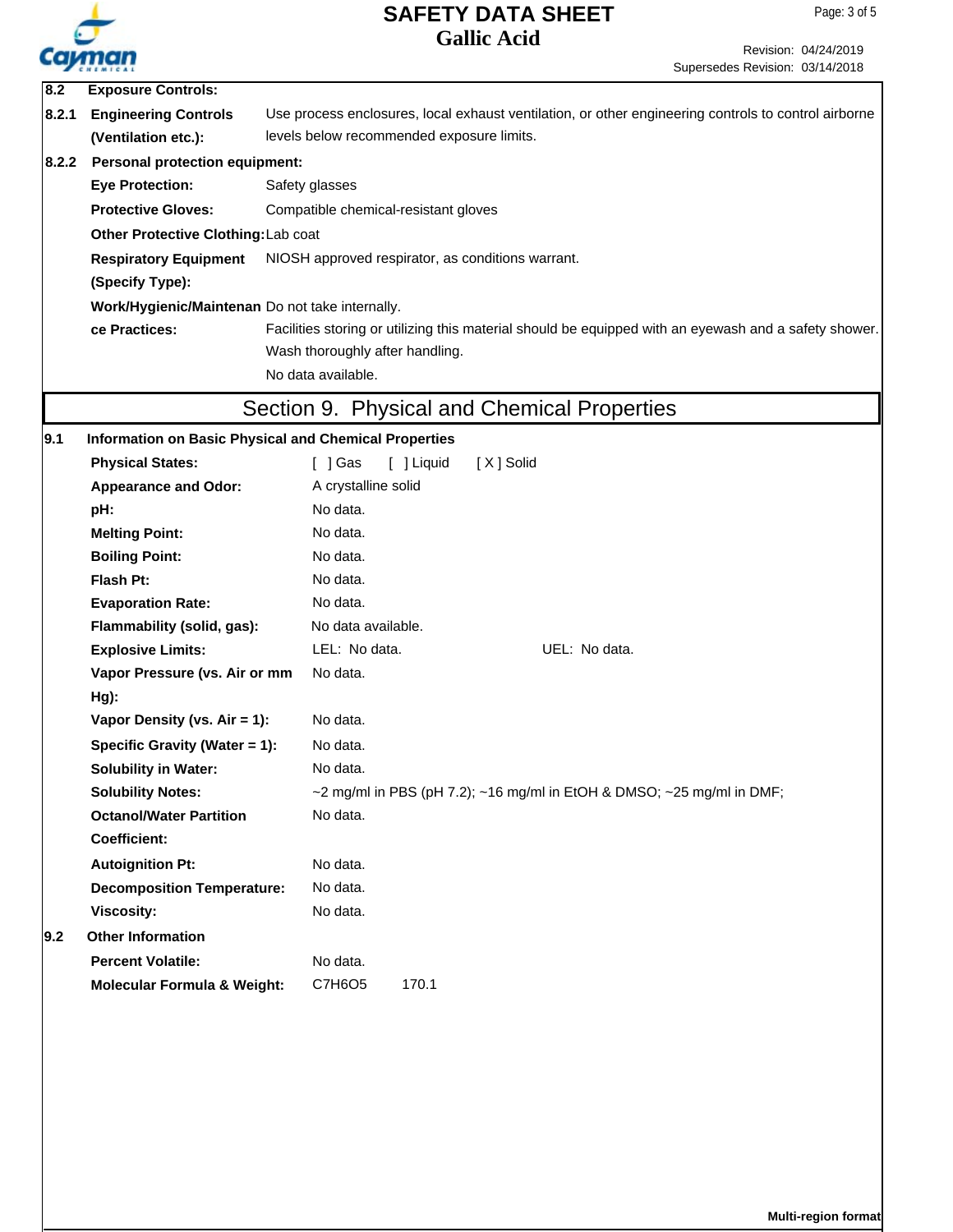

**Multi-region format**

|      |                                                                                                                     |                               | Section 10. Stability and Reactivity                                                           |            |             |              |             |  |  |
|------|---------------------------------------------------------------------------------------------------------------------|-------------------------------|------------------------------------------------------------------------------------------------|------------|-------------|--------------|-------------|--|--|
| 10.1 | No data available.                                                                                                  |                               |                                                                                                |            |             |              |             |  |  |
| 10.2 | <b>Reactivity:</b><br>Stability:<br>Unstable [ ]<br>Stable [X]                                                      |                               |                                                                                                |            |             |              |             |  |  |
| 10.3 | <b>Stability Note(s):</b><br>Stable if stored in accordance with information listed on the product insert.          |                               |                                                                                                |            |             |              |             |  |  |
|      |                                                                                                                     |                               |                                                                                                |            |             |              |             |  |  |
| 10.4 | <b>Polymerization:</b><br>Will occur [ ]<br>Will not occur [X]<br><b>Conditions To Avoid:</b><br>No data available. |                               |                                                                                                |            |             |              |             |  |  |
|      |                                                                                                                     |                               |                                                                                                |            |             |              |             |  |  |
| 10.5 |                                                                                                                     |                               | Incompatibility - Materials strong oxidizing agents                                            |            |             |              |             |  |  |
|      | To Avoid:                                                                                                           |                               |                                                                                                |            |             |              |             |  |  |
| 10.6 | <b>Hazardous</b>                                                                                                    |                               | carbon dioxide                                                                                 |            |             |              |             |  |  |
|      |                                                                                                                     | <b>Decomposition or</b>       | carbon monoxide                                                                                |            |             |              |             |  |  |
|      | <b>Byproducts:</b>                                                                                                  |                               |                                                                                                |            |             |              |             |  |  |
|      |                                                                                                                     |                               | Section 11. Toxicological Information                                                          |            |             |              |             |  |  |
| 11.1 | Information on                                                                                                      |                               | The toxicological effects of this product have not been thoroughly studied.                    |            |             |              |             |  |  |
|      |                                                                                                                     | <b>Toxicological Effects:</b> | Gallic acid - Toxicity Data: Subcutaneous LDLO (rat): 5 mg/kg; Oral TDLO (rat): 32.5 gm/kg/13W |            |             |              |             |  |  |
|      |                                                                                                                     |                               | (continuous); Intraperitoneal LD50 (mouse): 4300 mg/kg; Oral TDLO (mouse): 28 gm/kg/28D        |            |             |              |             |  |  |
|      |                                                                                                                     |                               | (continuous);                                                                                  |            |             |              |             |  |  |
|      |                                                                                                                     | <b>Chronic Toxicological</b>  | Gallic acid - Investigated as an agricultural chemical, drug, mutagen, natural product, and    |            |             |              |             |  |  |
|      | Effects:                                                                                                            |                               | reproductive effector.                                                                         |            |             |              |             |  |  |
|      |                                                                                                                     |                               | Only select Registry of Toxic Effects of Chemical Substances (RTECS) data is presented here.   |            |             |              |             |  |  |
|      |                                                                                                                     |                               | See actual entry in RTECS for complete information.<br>Gallic acid RTECS Number: LW7525000     |            |             |              |             |  |  |
|      |                                                                                                                     |                               |                                                                                                |            |             |              |             |  |  |
| CAS# |                                                                                                                     |                               | <b>Hazardous Components (Chemical Name)</b>                                                    | <b>NTP</b> | <b>IARC</b> | <b>ACGIH</b> | <b>OSHA</b> |  |  |
|      | 149-91-7                                                                                                            | Gallic acid                   |                                                                                                | n.a.       | n.a.        | n.a.         | n.a.        |  |  |
|      |                                                                                                                     |                               | Section 12. Ecological Information                                                             |            |             |              |             |  |  |
| 12.1 | <b>Toxicity:</b>                                                                                                    |                               | Avoid release into the environment.                                                            |            |             |              |             |  |  |
|      |                                                                                                                     |                               | Runoff from fire control or dilution water may cause pollution.                                |            |             |              |             |  |  |
| 12.2 | <b>Persistence and</b>                                                                                              |                               | No data available.                                                                             |            |             |              |             |  |  |
|      | Degradability:                                                                                                      |                               |                                                                                                |            |             |              |             |  |  |
| 12.3 |                                                                                                                     | <b>Bioaccumulative</b>        | No data available.                                                                             |            |             |              |             |  |  |
|      | Potential:                                                                                                          |                               |                                                                                                |            |             |              |             |  |  |
| 12.4 | <b>Mobility in Soil:</b>                                                                                            |                               | No data available.                                                                             |            |             |              |             |  |  |
| 12.5 |                                                                                                                     |                               | <b>Results of PBT and vPvB</b> No data available.                                              |            |             |              |             |  |  |
|      | assessment:                                                                                                         |                               |                                                                                                |            |             |              |             |  |  |
| 12.6 |                                                                                                                     | Other adverse effects:        | No data available.                                                                             |            |             |              |             |  |  |
|      |                                                                                                                     |                               | Section 13. Disposal Considerations                                                            |            |             |              |             |  |  |
|      |                                                                                                                     |                               |                                                                                                |            |             |              |             |  |  |
| 13.1 |                                                                                                                     |                               | Waste Disposal Method: Dispose in accordance with local, state, and federal regulations.       |            |             |              |             |  |  |
|      |                                                                                                                     |                               |                                                                                                |            |             |              |             |  |  |
|      |                                                                                                                     |                               |                                                                                                |            |             |              |             |  |  |
|      |                                                                                                                     |                               |                                                                                                |            |             |              |             |  |  |
|      |                                                                                                                     |                               |                                                                                                |            |             |              |             |  |  |
|      |                                                                                                                     |                               |                                                                                                |            |             |              |             |  |  |
|      |                                                                                                                     |                               |                                                                                                |            |             |              |             |  |  |
|      |                                                                                                                     |                               |                                                                                                |            |             |              |             |  |  |
|      |                                                                                                                     |                               |                                                                                                |            |             |              |             |  |  |